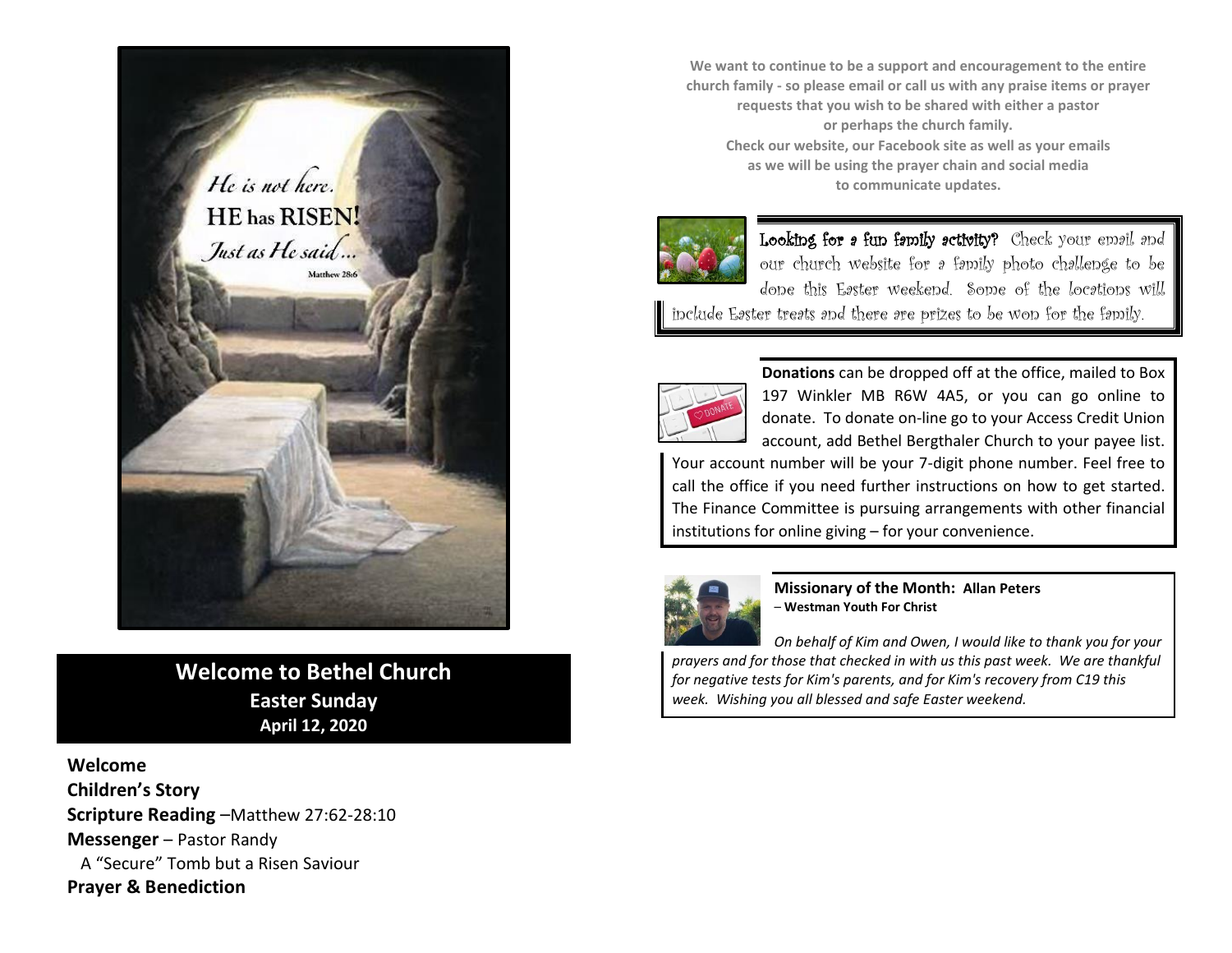**Here is a recap of important information for the Bethel family:**

- **Sunday worship services** will be available online at [www.ourbethelchurch.com](http://www.ourbethelchurch.com/) and posted on the church's Facebook page at Bethel Bergthaler Mennonite Church.
- All public ministries have been postponed until further notice.
- The **church office** and **library** will remain open, but we suggest calling ahead of time to ensure someone will be there.
- For questions about the Discipleship Class please call Pastor Randy at 204-362-8315. Class participants are asked to keep working on their reading and chapter assignments.
- Our **Daily Bread** devotional guides are available at the church in regular print and large print. In addition, we have a booklet of **15 Easter Reflections** from Our Daily Bread. If you would like any of these delivered to your door please call the office to make your request.

**Registration for the 2020/21 AWANA year is open to the public.** Please contact **Jarrad Toews** at [jarradtoews@gmail.com](mailto:jarradtoews@gmail.com)

*--------------------* **Praise & Prayer Highlights** *---------------------* 

*Remember to pray for …*

- **… Frank** (Mary) **Enns**
- **… June Klassen**



**Nixon and Chasity Katabira** have made it back to Winkler safely. They are currently in self isolation and settling in. They were asking about some items that they could use if people wanted to either donate or sell to them.

They are looking for the following items:

- A bunkbed Car Seats
- 
- Dining Table and Chairs Bicycles for their kids
- Kitchen Utensils for cooking and baking

They can be reached by calling Chasity's mom at 204-332-1195 or by emailing them at chasitythiessen@gmail.com or katabiranixon@gmail.com.

## **Event:** Secret Church **Date:** April 24th, 2020 **Time:** 6:00pm - 1:00am

## SECRET CHURCH

Typically we would gather at a church building to

watch Secret Church over simulcast. However, with the current state of the world, those interested in being part of Secret Church will need to watch the simulcast from their own homes. Those who register will receive a booklet, with instructions inside, including a login account and a password to view the simulcast. (We ask that you do not share that login or password with others) To register, please visit the Winkler Mennonite Church. In their church entryway you will find a table with a registration form and Secret Church booklets. Please write your name and number on the provided sign-up sheet, deposit your payment into the donations slot and take your notebook(s). If you have any questions please call the WMC office (204-325-5411) or email Pastor Jeremy at [pastorjeremy@wmchurch.ca.](mailto:pastorjeremy@wmchurch.ca) For more information regarding Secret Church please visit [https://secretchurch.radical.net/about/.](https://secretchurch.radical.net/about/)

**Cost:** \$10 cash per person